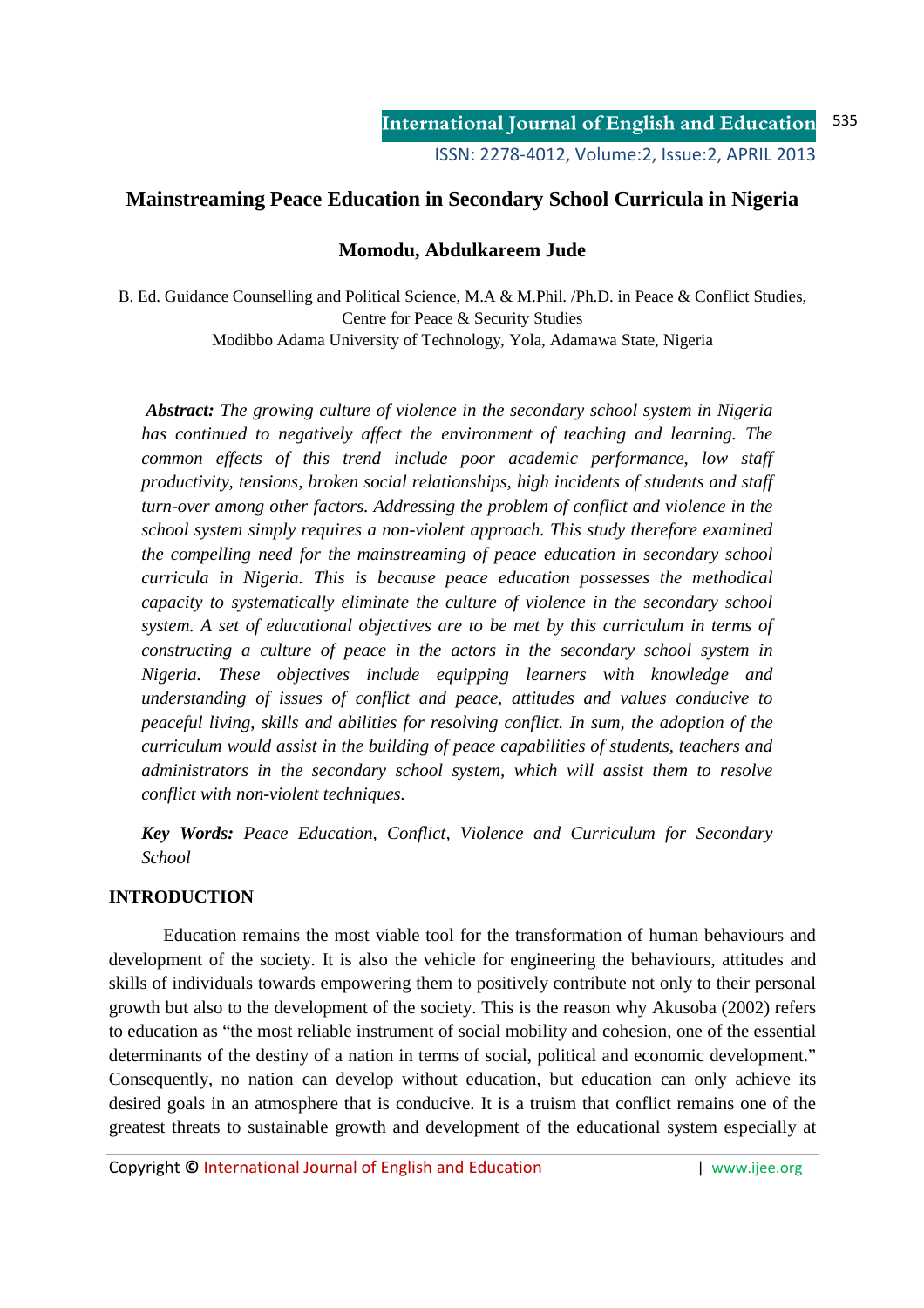the secondary school level, which this paper focuses on. Conflict has been *a clog in the wheel* of the progress of the secondary school system the world over. Consequently, Basky (2003) has confirmed that "the process of teaching and learning (in school) is fraught with conflict." Conflict is inherent in the activities that take place in the secondary school system whether in the classroom between or among students, or between students and teachers or between one teacher and another teacher or sometimes between school administrators and teachers or students and at other times between parents and teachers.

However, the ubiquity of conflict within the secondary school system should not be viewed as a misnomer but rather as an integral part of the school system which arises as a consequence of the convergence of different actors who pursue different and sometimes incompatible interests and goals. It is a fact that where ever there are interests and goals to be achieved, there exists conflict. In this regard, DiPaola and Hoy (2001) have noted that "conflict is indeed on the daily menu of school administration." It is also widely acknowledged that violence against teachers, other students, and destruction of property both in the learning institution and surrounding communities has greatly increased in the past years (Onsarigo, 2007). Conflict is part and parcel of the school and the school cannot shy away from it, because it is experienced daily in the teaching and learning process (Beggy, 2003).

 Conflict as a phenomenon in schools is thus embedded in the web of school activities and by extension in the school culture and this reality makes conflict inevitable in the school system. Therefore, any attempt that is made to resolve or manage conflicts in the school system that is not focused on tackling the culture of violence in the system is doomed to failure and can never achieve or create the needed atmosphere for effective teaching and learning. This is why most writers in the field of conflict management recognise that workplace conflict is inevitable, and if unresolved, has negative impacts that reach far beyond the principal parties (Wilmot & Hocker, 1998). In actual fact, school conflict can be counter-productive to the efficient running of the school system. This is the reason why research findings have revealed that unresolved and poorly managed conflict is the major blockage to school development (Canavan and Monahan, 2001). It is therefore imperative that conflict in the school system should be managed through non-violent techniques with a view to increasing the level of productivity in the system. More importantly, the increasing cases of conflicts and youth violence in secondary schools across the country have necessitated the urgent need to address this escalating problem through a proactive and effective nonviolent strategy.

 Based on the above background, this paper examines the imperative of mainstreaming peace education in secondary school curricula as a strategy for dealing with the culture of violent conflict in the system. This is occasioned by the fact that peace education deals with the adoption of non-violent techniques for tackling violence in societies or institutions where an over-dose of violent conflicts exist and would effectively annihilate those conflicts that threatens the efficient running of the school system.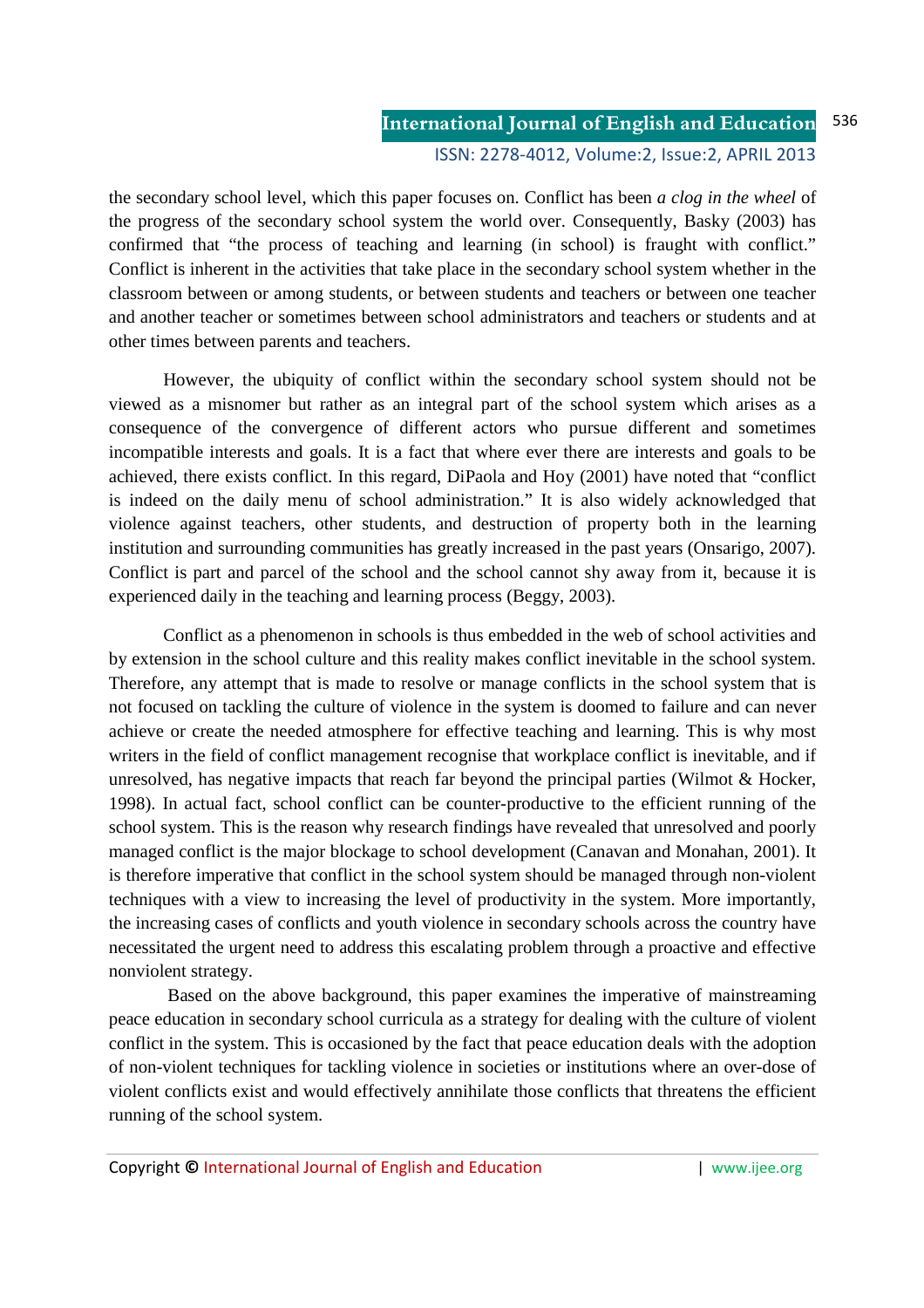#### **Literature Review**

#### **Conceptual Elucidation on Peace Education**

 Peace education has recently gained attention all around the world (Yilmaz, 2003). This is because of the increasing recourse to the use of violence in responding to conflict or disagreement between individuals, groups, communities and countries. The concept of peace education has attracted numerous definitions and has been seen from different point of view. For example, Gumut (2006) perceives peace education as the deliberate attempt to educate children, youths and adults in the dynamics of conflict prevention and promotion of peace making skills in homes, schools, and communities throughout the world, using all the channels and instruments of socialization. To Fisk (2000), peace education is described as a process wherein people learn ideologies, values, attitudes, more standards, sensitivities to others and new perceptions such that they are moved to take different actions from which they did in the past. On the other hand, Oshita (2006) believes that the aim of peace education becomes not just educating for peace but educating for a 'peace capacity'. Peace education is essentially a peace empowerment strategy which mainly equips individuals with the knowledge and skills to prevent and manage conflict at intra/inter-personal or intra/inter-group levels. Thus Salomon (2002) has pointed out the main activities of peace education:

- As a matter of changing mindsets;
- As a matter of cultivating a set of skills:
- As a matter of promoting human rights (particularly in the Third World Countries); and
- As a matter of environmentalism, disarmament, and the promotion of a culture of peace.

 Fundamentally, peace education aims at building the peace capacity of people so that they do not only learn to resolve their conflicts through peaceful dialogue but to also live in peace. Similarly, Momodu (2009) posit that peace education is a behavioural and attitudinal change mechanism which aims at: pre-empting conflict (build-up); preventing conflict outbreaks; resolving conflict and promoting a culture of peace. Basically, peace education aims at systematically inculcating the culture of peace in the minds of individuals with a view to deconstructing the culture of violence from their minds by equipping them with the knowledge, skills and abilities, which would assist individuals to interact peacefully and to collaborate to achieve collective as well as personal goals.

Based on the above, it is clear that peace education can be used to positively used to eliminate behaviours and attitudes that engenders conflict and violence in any social system including the secondary school system. This is because it has the potential to modify unwanted human behaviours that are inimical to peaceful co-existence by fostering the holistic social,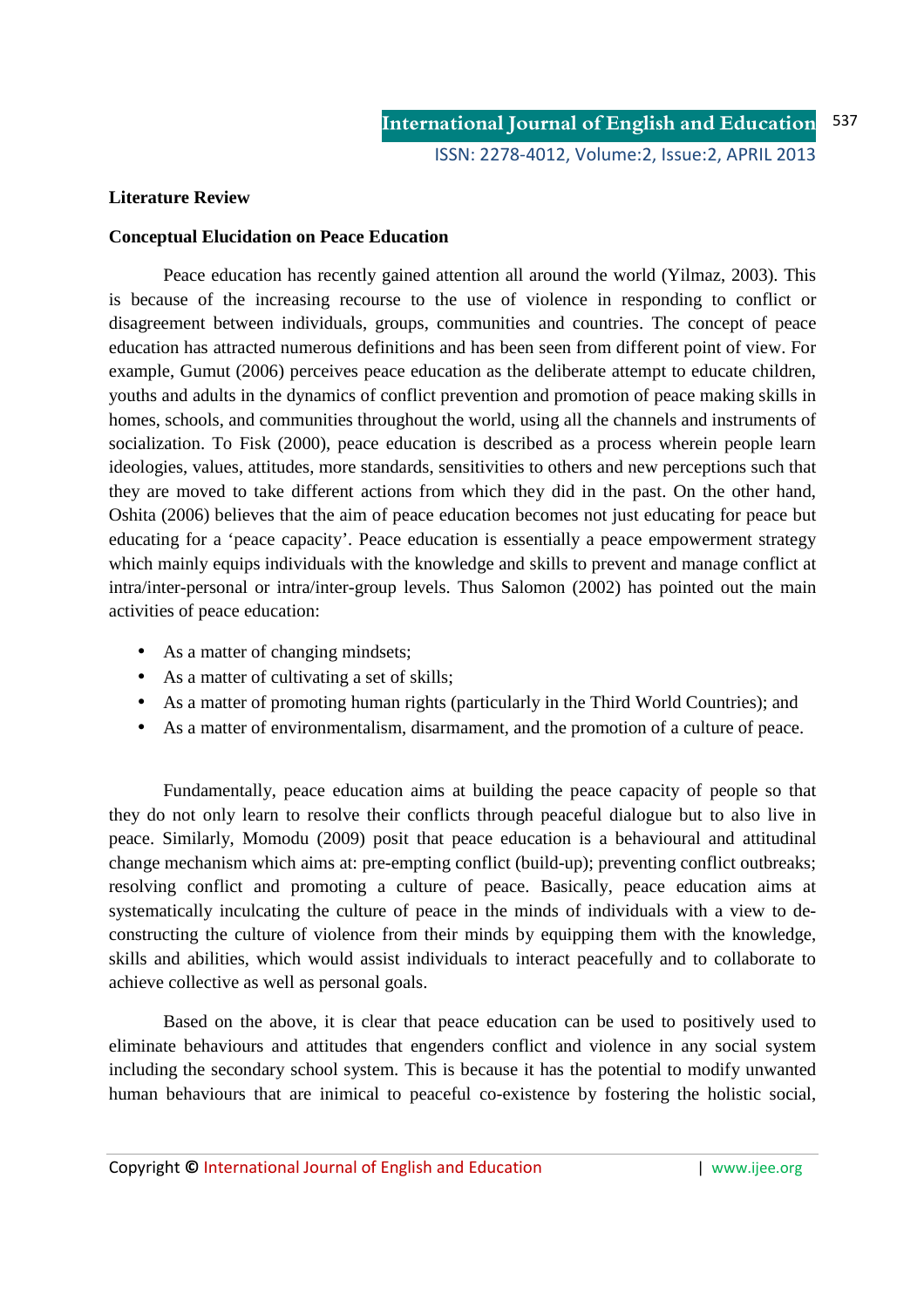psychological and intellectual development of human beings, with a view to helping them to achieve their goals and aspirations in life.

## **Channels for Propagating Peace Education**

Basically, peace education can be taught or advocated through formal and non-formal channels of education (Momodu, 2011). Thus:

- **Formal channels of peace education**: These involves the various educational channels for teaching and learning which are usually employed in the teaching of basic knowledge and skills of conflict resolution, peace-building and peace promotion. Peace education is usually designed or factored into the school curriculum for onward teaching. Formal channels or media of peace education are structured in nature. These formal educational channels are educational institutions or schools like primary and secondary schools (both public and private) and tertiary institutions like colleges of education, polytechnics and universities. Also included as part of these media are conferences, workshops and symposia which can also be employed for teaching peace education.
- **Non-formal channels of peace education:** These involve the various non-formal educational channels and traditional methods of learning which can be employed for people to learn about peace and peace promotion. Such channels are plays, dramas, jingles, prose, posters, handbills, folklores, and stories, Television and Radio programmes, dancing and other cultural methods of learning. Non-formal channels of peace education are usually not organized and controlled in nature but can be very effective for learning about peace and peace promotion.

In sum, King and Miller (2006) argue that:

Peace education heavily utilises culture and the arts, with its most potent tools found in music, dance, drama, painting, and sculpture…As the broadest sub-field of peace studies, peace education incorporates a wide range of practices aimed at transforming values and norms and informing styles of leadership to bring about or consolidate peace in communities, within a country, in inter-state relations, or at the global level. Because the peaceful resolution of differences requires education at all levels of societies, a broad range of institutions need to address acute conflicts, work toward reconciliation, and strengthen societies to stand against prejudice, oppression, and violence, including mass organised violence.

A combination of both formal and non-formal channels of education for the teaching of peace education can be very adequate and effective for the building of peace capacities of individuals and groups (Momodu, 2011). Therefore, the importance of peace education at the school level is unequivocal for the cultivation of a safe and prospering future for the world. Peace education in classrooms aims at equipping students with necessary knowledge and attitudes through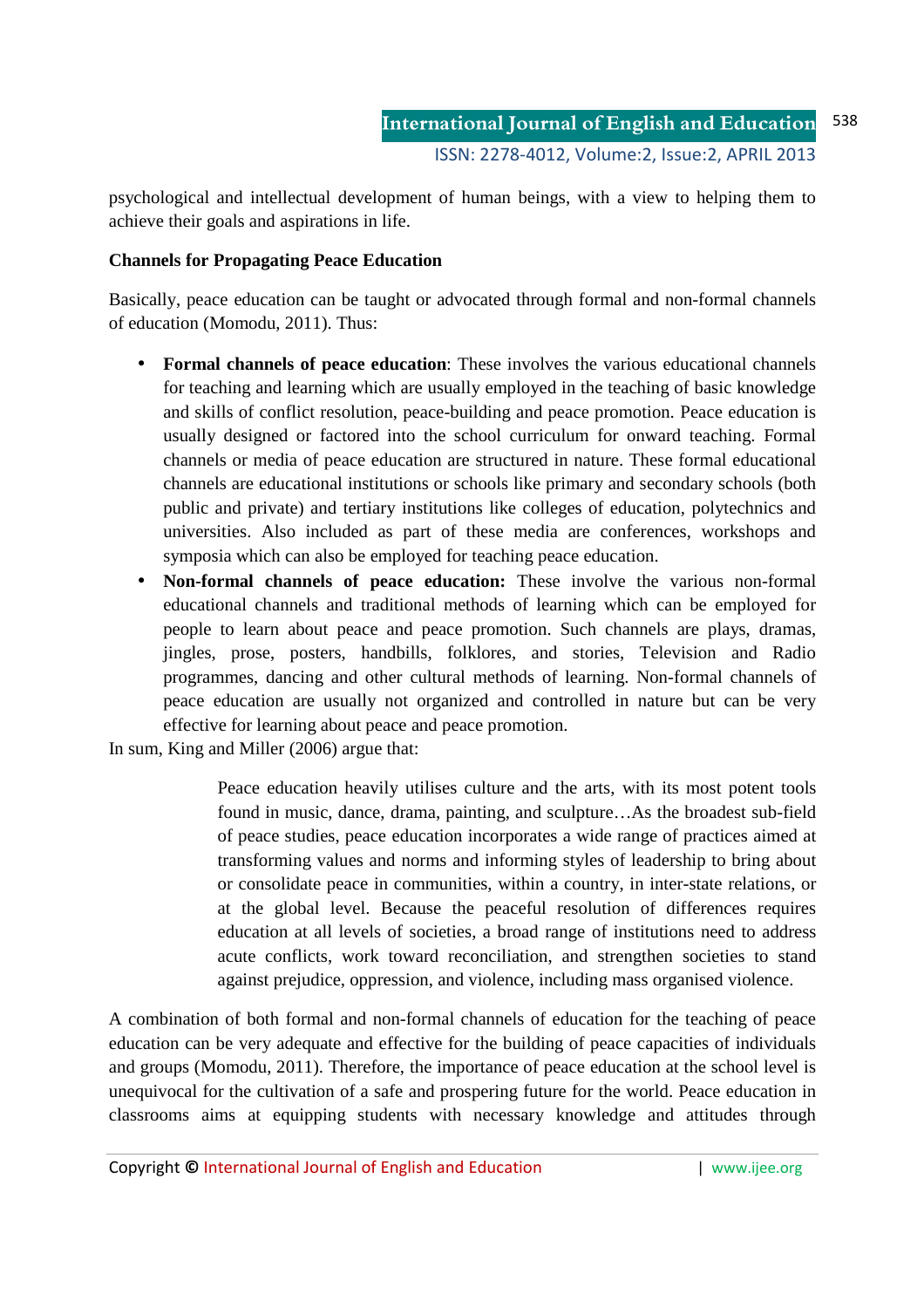respectful, tolerant, participatory, and cooperative techniques and methods (Deveci, Yilmaz, Kardag, 2008).

## **Definition of Conflict**

 Wright (1990) stated that the word conflict is derived from the Latin word configure meaning to strike together. The term conflict is viewed in a variety of ways because of its confusion with those conditions which lead to situations of different conflict. Thomas (1976) defines conflict as "the process which begins when one party perceives that the other has frustrated, or is about to frustrate, some concern of his". Conflict actually occurs when there is "real or perceived difference which may affect actions or outcomes that we believe are important" (Johnston, 1991). Robbins (1998) sees conflict as "a process that begins when one party perceives that another party has negatively affected, or is about to negatively affects something that the first party cares about." Conflict is basically about struggle or competition for scarce resources in which each of the party perceives its goal or interest is been contested for by the opposing party. Within the school system as a complex organisation, conflict manifest in various forms. Hence the reason why De Janasz, et al (2001) stressed that conflict is a fact of life in organizations.

 Similarly, Dahrendorf (1959) believes that conflict in the organisation creates tension within the organizational system. One may observe such tension by paying attention to possible incompatibilities among departments, staff members or employees, to complexities of the communication network, and even the organizational structure itself. Conflict may be constructive/functional or destructive/dysfunctional. Constructive/functional conflict is most preferable as it brings about beneficial outcomes in the system whereas destructive/dysfunctional conflict brings about dysfunctional consequences in the system. Tschannen-Moran (2001) notes the dysfunctional consequences of conflict to include:

> a) Hampering productivity b) Lowering morale c) Causing more d) continued conflicts (e) Causing inappropriate behaviors.

Other glaring negative consequences of conflicts in the school system can be identified and they include poor academic performance, low staff productivity, tensions, broken social relationships, high incidents of student and staff turn-over, injuries, disruption of academic session among other factors. By and large, dysfunctional conflicts in the secondary school system can potentially impede the goals of education, which include:

- Preparing children for citizenship
- Cultivating a skilled workforce
- Teaching cultural literacy
- Helping students become critical thinkers
- Helping students compete in a global marketplace.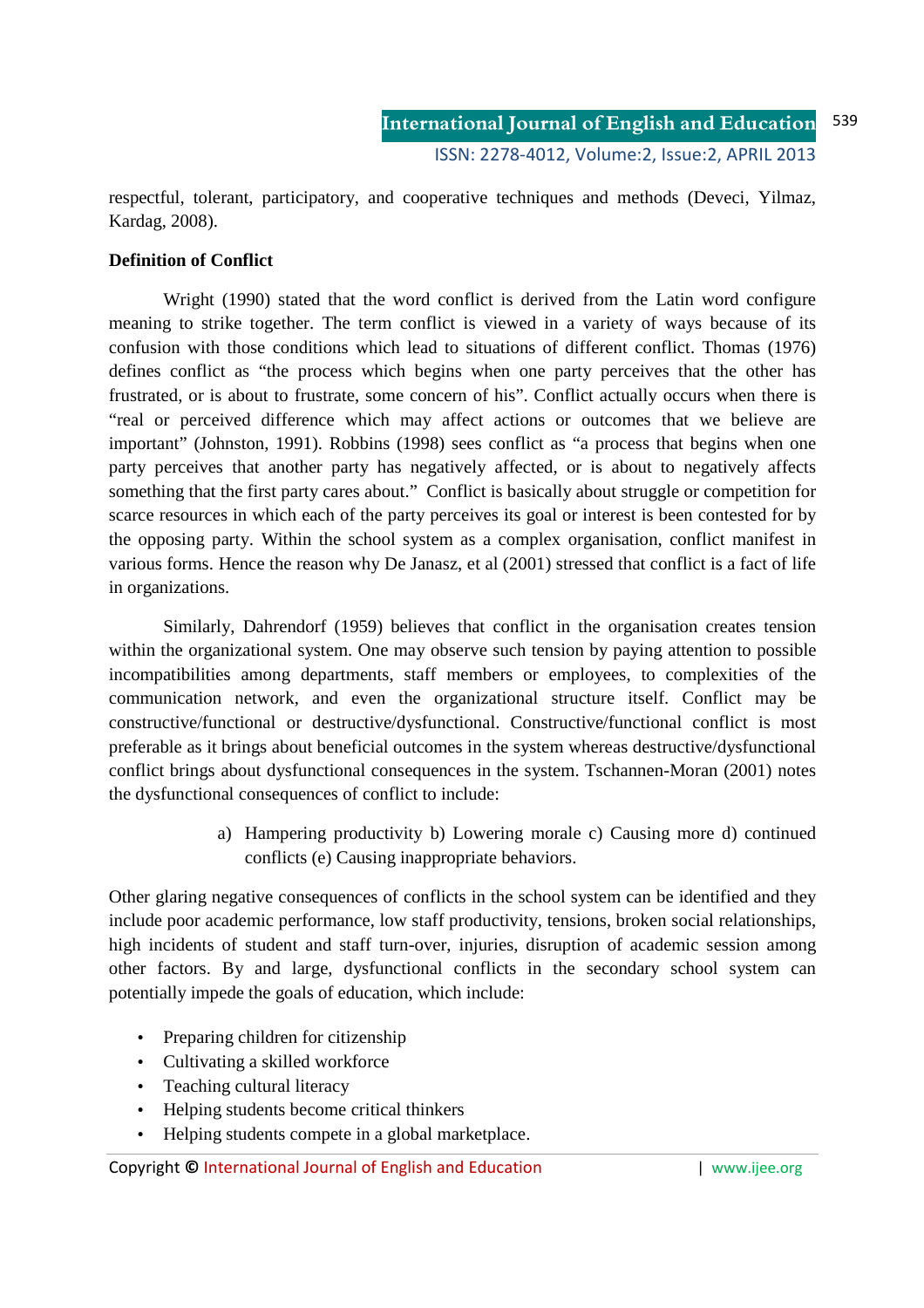Generally, conflict in the school system if not promptly and carefully handled through nonviolent techniques, can impede productivity in the system or even ground the system. Several types of conflicts can be identified in the schools according to Abubakar (2005) these are student-staff conflict, student-student conflict, student-principal conflict and community- school conflict. In details, there are several types of conflict within the secondary school setting, which include teacher-teacher conflict; teacher-principal conflict; student-staff conflict; student-student conflict; student-principal conflict; community-school conflict; teacher-parent conflict; parentprincipal conflict and teachers' union-government conflict.

#### **Causes of Conflict in Schools**

 There are several factors that can engender conflict or break down of peace in the secondary school system. Gray and Strake (1984) identify such factors as: limited resources; interdependent work activities; differentiation of activities; communication problems; differences in perceptions; the environment of the organization. They also noted that conflict can also arise from a number of other sources, such as: individual differences (some people enjoy conflict while others don't); unclear authority structures (people don't know how far their authority extends); differences in attitudes; task symmetries (one group is more powerful than another and the weaker group tries to change the situation; difference in time horizons. Specifically, there are factors that engenders conflict in the secondary schools in Nigeria, which include the leadership style of school administrators; lack of tolerance on the part of teachers towards the students; inadequate school facilities; harsh rules and regulations; indiscipline among students, influence of drug addiction; gangsterism; injustice; favouritism; corrupt practices among teachers and administrators; teachers' absence from work; poor salary; among other factors. These factors have the potential of having devastating effects capable of impeding productivity or in extreme cases lead to grounding the school system

### **Content of Peace Education Programmes**

 The success of any peace education programme is dependent on the experiences of the society where the programme would be carried out. Whether the society is experiencing conflict or has experienced conflict or whether it is a peaceful society is of pertinence. Harris (2004) has identified five types of peace education to be: conflict resolution education; human rights education; environmental education; international education and development education. One essential aspect of peace education programme and which was left out in Harris (2004) categorization of peace education programmes, which is very crucial is cultural education. It is important, because culture describes the totality of the way of life of a people. Cultural education brings to fore the shared beliefs and values of a group, community or society, which is essential for the survival of communities and societies as each generation come and go. As such, culture which is the root of cultural education prescribes the values that a society subscribes to. In this regard, cultural education deals with the exposition of certain beliefs, customs, norms and values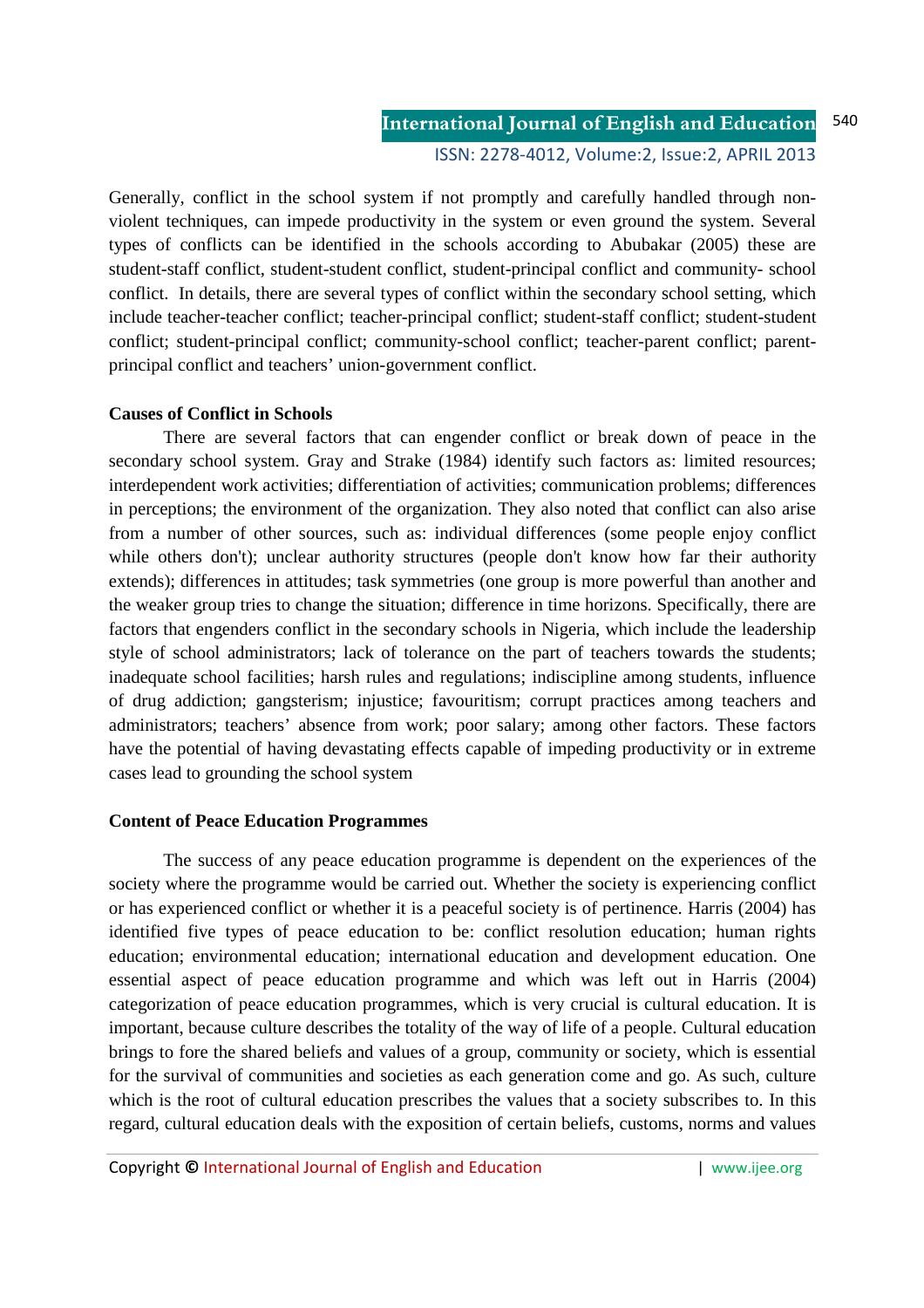and behaviours which are necessary for the positive growth and development of individuals in their cultural environment as well as outside their cultural environment.

 Culture is not individualistic but it is conformist as it deals with groups of individuals. Therefore the inclusion of culture in peace education programmes is important in order to foster cultural integration, tolerance between or among different cultures and the promotion of unity and understanding amongst people in society. Salomon (2002) re-echoes that "peace education is unique because it deals with relations between groups, not individuals". By and large, peace is a culture and a peoples' way of life, which can be promoted or propagated through education as a tool. Therefore, the whole essence of peace education is to promote the culture of non-violence as against the culture of violence in responding to conflict between or among individuals and groups.

#### **Justification for Mainstreaming Peace Education in Secondary School Curricula in Nigeria**

 The secondary school system in Nigeria is a microcosm of the Nigerian society which is replete with conflicts of various degrees and intensity. Conflict remains one of the greatest challenges confronting the success of the teaching and learning process in secondary schools in Nigeria. The need for the development of a robust and comprehensive peace education curriculum, which will address concrete issues with regards to conflict and its resolution through peaceful means, cannot be overemphasised. This is because a comprehensive approach to peace education in schools will proactively address the issue of dysfunctional conflicts in the school system, which impedes progress and development in the system. Thus, a comprehensive peace education curriculum must focus on tolerance, peer mediation, cooperative teaching and learning in the classroom between teachers and students and between or among students, and training for teachers and administrators, and parents.

 Clearly, a holistic peace education curriculum is indispensable in any effort geared towards propagating the culture of peace and eliminating the prevalent growing culture of violence within the secondary school system in Nigeria. The need for a holistic and encompassing peace education curriculum has been reinforced by Bodine & Crawford (1998) who warned that those selecting peace education and conflict resolution curricula should be aware that not all that are labeled as such represent authentic programmes. Nelson, Van Slyck, and Cardella (1999) assert that peace education curricula should be designed to influence knowledge and understanding of peace and conflict, competencies necessary for peacemaking, peacebuilding, and peacekeeping, peaceful attitudes and values, and efficacy and outcome expectancies.

 Scholars have also underscored the effectiveness of peace education programmes in tackling conflict and violence in the school system. In this regard, Levy (1989) and Maxwell (1989) have argued that "peace education and conflict resolution curriculum-based programmes are designed to teach students about conflict and alternatives to violence via preventive means such as social skills training, empathy training, anger management, investigating attitudes about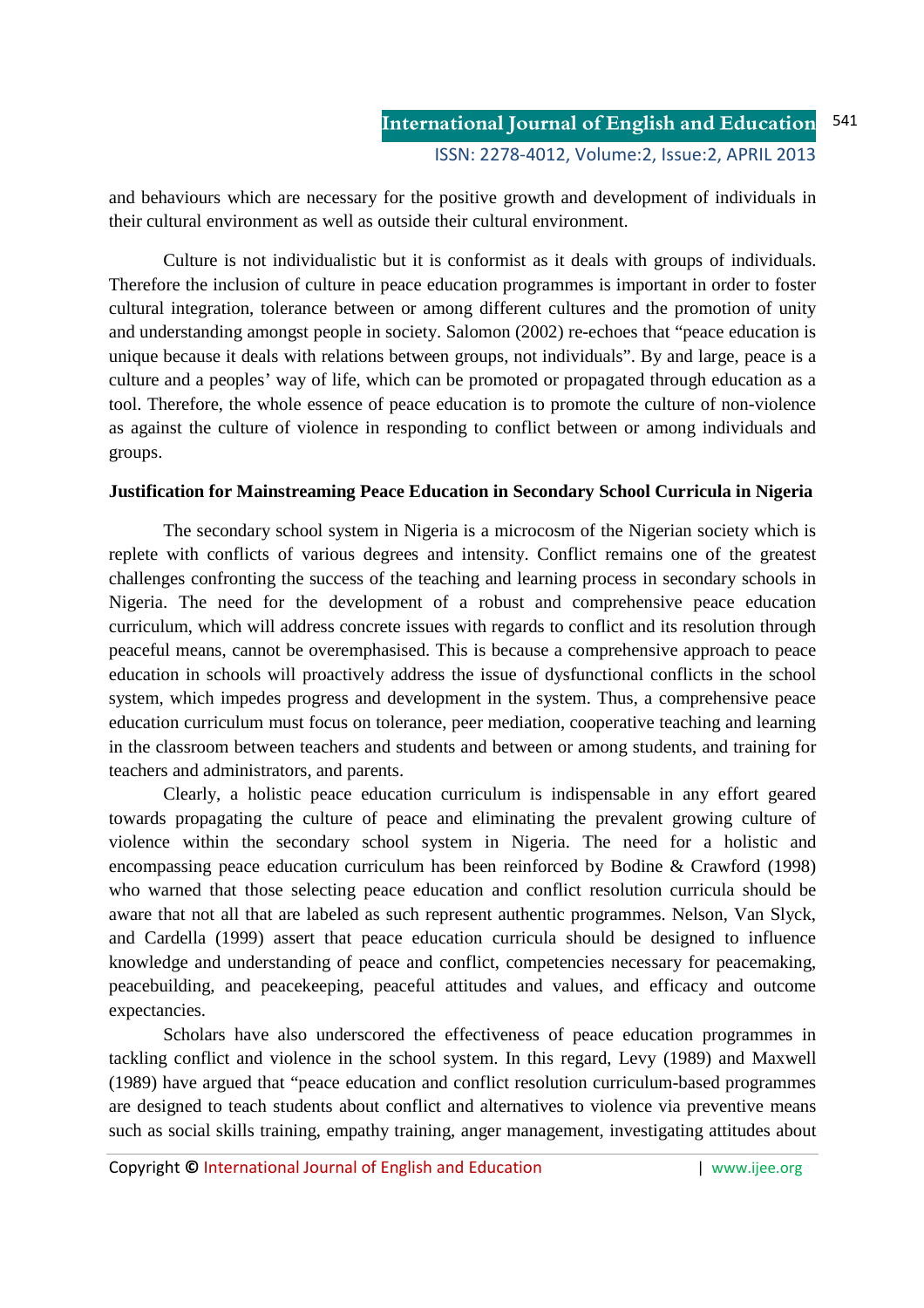conflict, and increasing bias awareness. Page (2002) also suggests that peace education should be thought of as "encouraging a commitment to peace as a settled disposition and enhancing the confidence of the individual as an individual agent of peace; as informing the student on the consequences of war and social injustice; as informing the student on the value of peaceful and just social structures and working to uphold or develop such social structures; as encouraging the student to love the world and to imagine a peaceful future; and as caring for the student and encouraging the student to care for others." Similarly, King and Miller (2006) have pointed out the importance of the adoption of peace education as follow:

> Because the peaceful resolution of differences requires education at all levels of societies, a broad range of institutions need to address acute conflicts, work toward reconciliation, and strengthen societies to stand against prejudice, oppression, and violence, including mass organized violence. Churches, mosques, and schools can further peace education, as can village primary and secondary schools and universities and polytechnics.

 This paper therefore proposes the mainstreaming of peace education as an independent subject to be enshrined in secondary school curricula to tackle the issues of conflicts and violence in secondary school. This is with a view to creating the harmonious teaching and learning environment that will assist in the realization of the fundamental objectives of secondary school education in Nigeria. Clearly, any peace education programme that will be adequate enough to address conflict in the secondary school system in Nigeria must take into account the historical development of the country, its cultural diversity, changes in the economic environment, its democratic experiences and its current numerous security challenges (terrorism, communal, intra and inter ethnic conflicts, resource based conflicts, religious conflicts) among other issues. Peace education programmes conceived in the above manner would definitely assist in achieving the short and long term goals of peace education which is both preemptive and proactive towards addressing conflict situations. Haris (2002) has articulated the short and long term goals of peace education by noting that:

> Peace education has both short and long terms goals. On the short term, it addresses the sources of immediate conflicts and gives their students knowledge about strategies they can use to stop the violence. In the long term, they hope to build in the students' minds a commitment to nonviolence and provide knowledge about nonviolent alternatives, so that when faced with conflicts they will choose to behave peacefully.

The need for mainstreaming peace education in the secondary school curricula is important because the school needs to continue to embark on curricular reform culture so as to enable the various actors in the school system and the society at large to face the challenges of the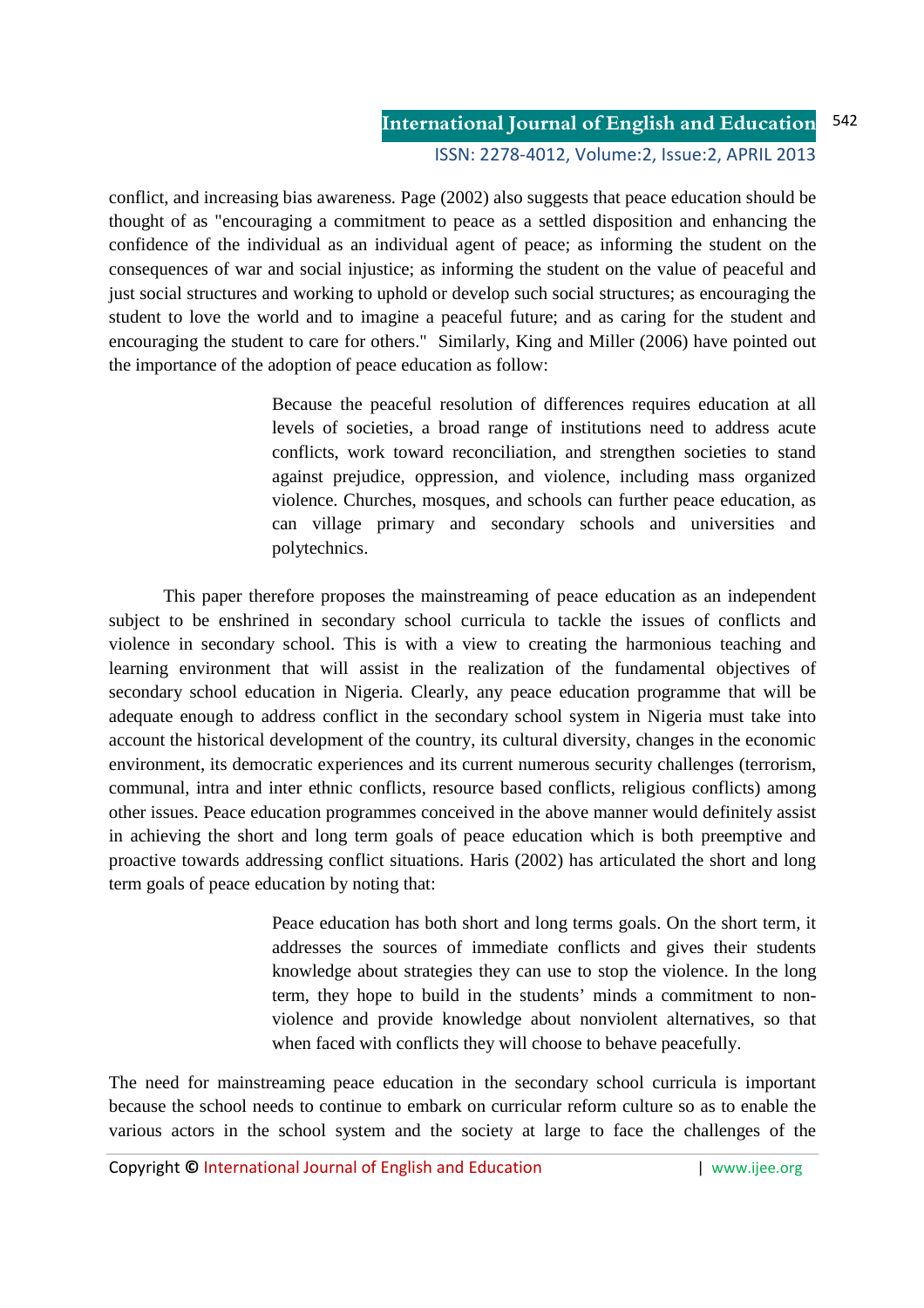#### **International Journal of English and Education** 543

ISSN: 2278-4012, Volume:2, Issue:2, APRIL 2013

increasing recourse to the use of violence as an option for responding to conflict issues. This study therefore suggests the following peace education curriculum to be mainstreamed in the curricula of secondary schools in Nigeria with a view to re-inventing the culture of peace in the minds of students' right from the secondary school level where it is believed that students acquire and manifest violent behaviours. The UNESCO Seville Statement on violence affirms that "war is not a fatality determined by genes, violent brains, human nature or instincts, but is rather a social invention. Therefore, the same species that invented war is capable of inventing peace." By and large, the mainstreaming of peace education in the curricula of secondary schools will assist in the construction of peace in the minds of the students and the teachers and the administrators which will create the enabling environment conducive for learning in the system.

| Course                        | Content                                     | Methodology                 | Objective                       |
|-------------------------------|---------------------------------------------|-----------------------------|---------------------------------|
| <b>Civic education</b>        | Citizenship, duties, rights and obligations | Formal and non-formal       | Preparing<br>students<br>for    |
|                               | of citizens, functions and processes of     | channels of education.      | responsible citizenship<br>and  |
|                               | government, voting<br>and<br>elections,     |                             | leadership,<br>and              |
|                               | leadership and followership.                |                             | understanding<br>οf<br>the      |
|                               |                                             |                             | efficient functioning of the    |
|                               |                                             |                             | society.                        |
| <b>Culture and diversity</b>  | Meaning of culture and diversity learning   | Formal and non-formal       | Students should appreciate      |
| education                     | to appreciate cultural differences, social  | channels of education       | cultural differences and skills |
|                               | interdependence<br>integration,<br>and      |                             | to communicate in different     |
|                               | mutual cooperation between individuals      |                             | cultures<br>leading<br>to       |
|                               | and societies                               |                             | acceptance of plurality in our  |
|                               |                                             |                             | oneness.                        |
| Moral<br>and<br>value         | Learning about morality, norms and          | Formal and non-formal       | Empowering students with        |
| education                     | values, moral standards, rightness and      | channels of education       | sound knowledge of morality     |
|                               | wrongness of conducts and value             |                             | and appreciation of the right   |
|                               | systems such as tolerance, love, hard       |                             | value system                    |
|                               | work, justice, respect for human life       |                             |                                 |
|                               | among others.                               |                             |                                 |
| rights<br>Human               | Learning about legal issues, citizen's      | Formal and non-formal       | Empowering students with        |
| education                     | freedoms<br>rights<br>and<br>and<br>their   | channels of education       | the knowledge of their rights   |
|                               | obligations, international human rights     |                             | and their obligations.          |
|                               | instruments in promoting, protecting        |                             |                                 |
|                               | and defending human rights. Political,      |                             |                                 |
|                               | economic and social justice.                |                             |                                 |
| <b>Conflict</b><br>resolution | Learning about the causes and effects of    | non-formal<br>Formal<br>and | Empowering students with        |

#### **Curriculum for Peace Education in Secondary School (CPESS)**

Copyright © International Journal of English and Education **Fig. 1** www.ijee.org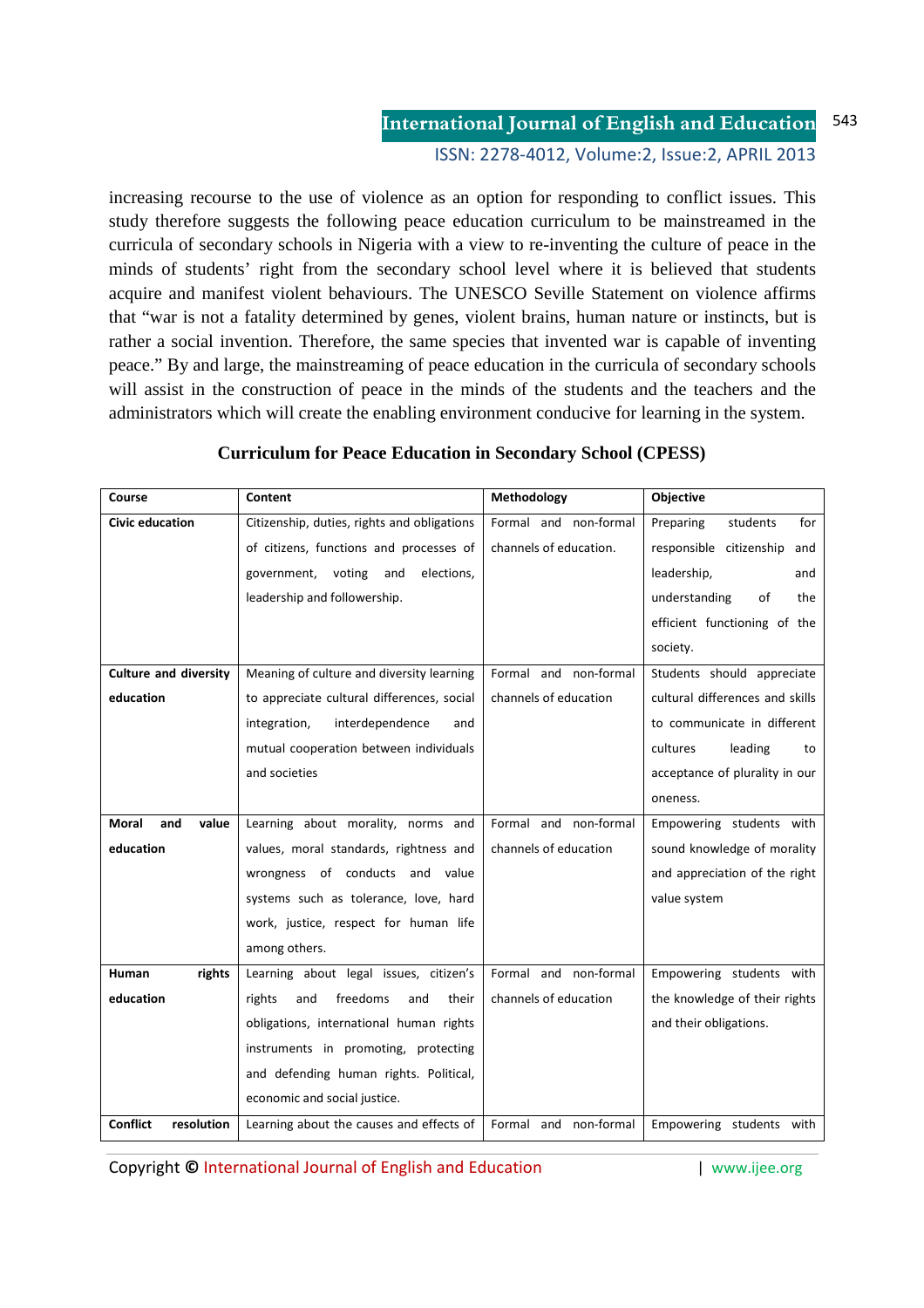#### **International Journal of English and Education** 544

| education            | conflicts, early warning signs of conflict, | channels of education | non-violent skills of resolving |
|----------------------|---------------------------------------------|-----------------------|---------------------------------|
|                      | conflict prevention and management.         |                       | conflict.                       |
| <b>Disarmament</b>   | Learning about the danger of arms           | Formal and non-formal | Students becomes aware of       |
| education            | proliferation, reduction of arms, control   | channels of education | knowledge<br>the<br>of<br>arms  |
|                      | and elimination of the usage of arms.       |                       | regulation and the deadly       |
|                      |                                             |                       | of<br>consequences<br>arms      |
|                      |                                             |                       | proliferation.                  |
| Non-violence         | Learning about the use of nonviolent        | Formal and non-formal | Empowering students<br>with     |
| education            | alternatives to resolve conflicts e.g.      | channels of education | non-violent<br>skills<br>and    |
|                      | dialogue, peaceful protests and rallies,    |                       | techniques<br>alternative<br>to |
|                      | hunger strike.                              |                       | responding<br>violent<br>to     |
|                      |                                             |                       | conflict.                       |
| Development          | Developing human capital potentials of      | Formal and non-formal | Impartation of vocational       |
| education            | students for economic growth.               | channels of education | and human capital<br>skills     |
|                      |                                             |                       | development in students.        |
| <b>Environmental</b> | Environmental<br>pollution<br>and           | Formal and non-formal | Students should appreciate      |
| education            | global<br>conservation,<br>warming,         | channels of education | the benefits of nature and      |
|                      | environmental resource cultivation and      |                       | οf<br>protection<br>the         |
|                      | distribution.                               |                       | environment.                    |

#### ISSN: 2278-4012, Volume:2, Issue:2, APRIL 2013

Source: Field, 2013.

The table above articulates a comprehensive peace education curriculum for dealing with violence and conflict in secondary schools in Nigeria. Generally, the introduction of this curriculum seeks to engineer positive attitudes, increase tolerance and acceptance of others, while seeking to eliminate prejudices and stereotypes, encourage positive perception of "self" and of "others" and enhance conflict resolution and problem solving skills among students, teachers and administrators in the secondary school system.

#### **Conclusion**

 The increasing cases of violent conflicts in secondary schools in Nigeria is indicative of the fact that the quality of peace education programmes that are in existence in the secondary school curricula is largely inadequate. This is attributable to the practice whereby peace education is taught as an appendage of some other full-fledged subjects. It is imperative therefore, to posit that this practice erodes the effectiveness of peace education and water down its benefits. Therefore, this study has clearly articulated the compelling need for the mainstreaming of peace education as an independent subject in the secondary school curricula with a view to systematically phasing out the current culture of violent conflict which threatens the process of teaching and learning in the system. This is further reinforced by the argument that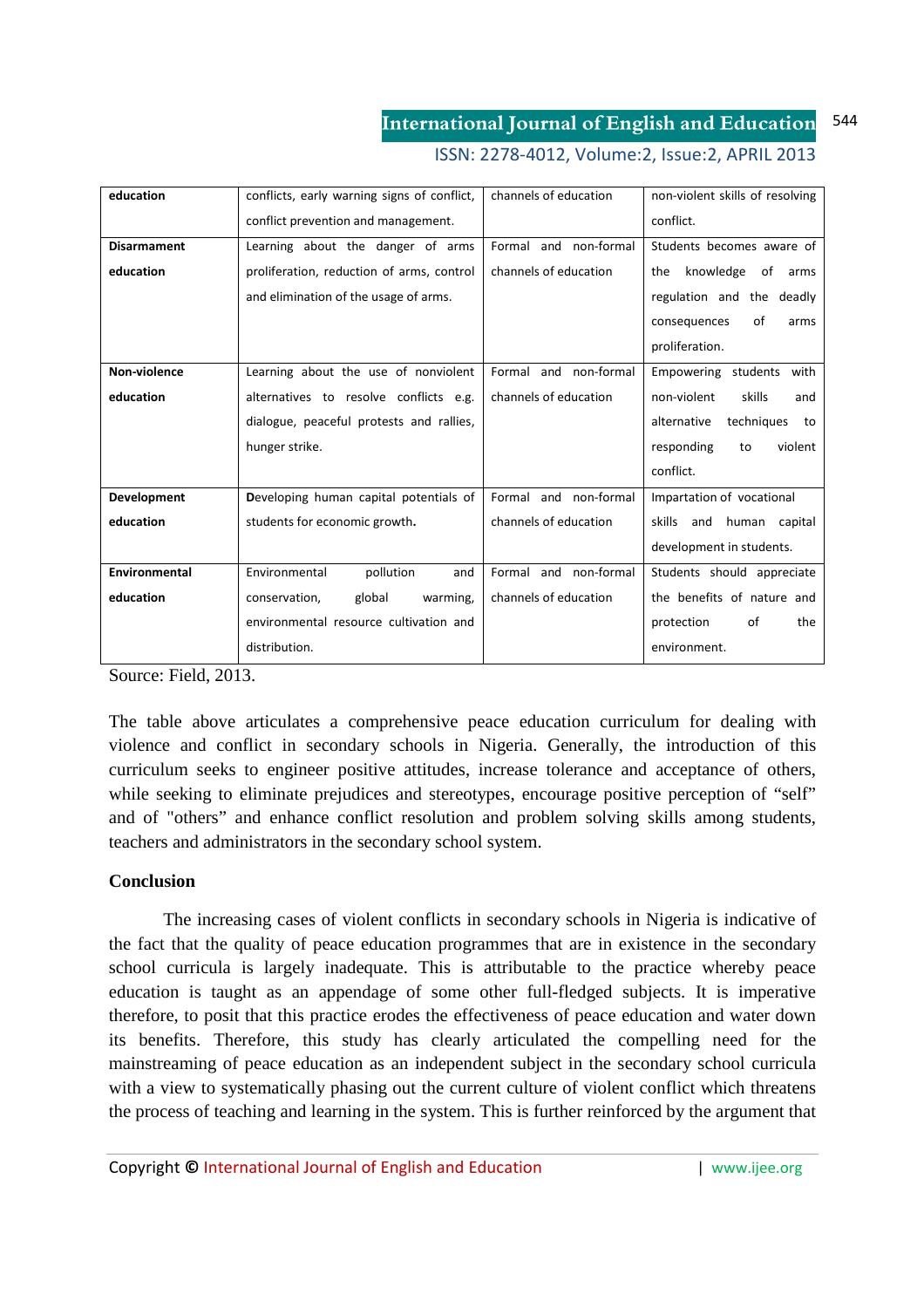"peace education and conflict resolution education programmes can help schools promote the individual behavioural change required for responsible citizenship, and the systematic change necessary for a safe learning environment" (Bodine & Crawford, 1998). Thus, the adoption and implementation of the proposed peace education curriculum in secondary school curricula will serve as a panacea for tackling the growing culture of conflict and violence in secondary schools in Nigeria.

#### **References:**

- 1. Abubakar, R. (2005). Conflicts in school administration: *International Journal of Education* 2(5), 67- 89.
- 2. Armstrong M. (1999) *Human resources management practice. (7th editions)* London, Kogan page.
- 3. Barsky, A. E. (2002, Released 2003). Structural sources of conflict in a university context. *Conflict Resolution Quarterly*, 20(2), 161-176.
- 4. Bodine, R., & Crawford, D. (1998). *The handbook of conflict resolution education: A guide to building quality programs in schools*. San Francisco: Jossey-Bass.
- 5. Bodine, R., Crawford, D., & Schrumpf, F. (1994). *Creating the peaceable school: A comprehensive program for teaching conflict resolution.* Champaign, IL: Research Press.
- 6. Canavan N, Monahan L (2001). *Conflict issues, MIE Centre for education services* http://www.mie.ie/centredserv/welcome.asp
- 7. Dahrendorf, R. (1959). *Class and class conflict in industrial society*. California: Stanford University Press.
- 8. DeCenzo, D. A. (1997)*. Human relations, personal and professional development*. New Jersey: Prentice-Hall, Inc.
- 9. De Janasz, S. C., Dowd, K. O. & Schneider, B. Z. (2006). *Interpersonal skills in organizations* (2nd edn.). New York: McGraw-Hill/Irwin
- 10. DiPaola, M.F., & Hoy, W.K. (2001). Formalization, conflict, and change: Constructive and destructive consequences in schools. *The International Journal of Educational Management,* 15, (5). 238-244.

11. Fisk 2000. cited by McGregor, S. 2001). *Leadership for the human Family: reflection human action for a culture of peace.* Mount Saint Vincent University, NOVA Scotia,

Canada.

- 12. Gumut, V. (2006). *Peace education and peer mediation: introduction to peace and conflict studies in West Africa*, Spectrum Books Limited, Ibadan.
- 13. Haris, I. (1998). *Peace education theory, peace education commission.* The Canadian Center for Teaching Peace, Canada.

14. Haris, I. (2004), Peace education theory. *Journal of Peace Education 1 (1): 5-20.*